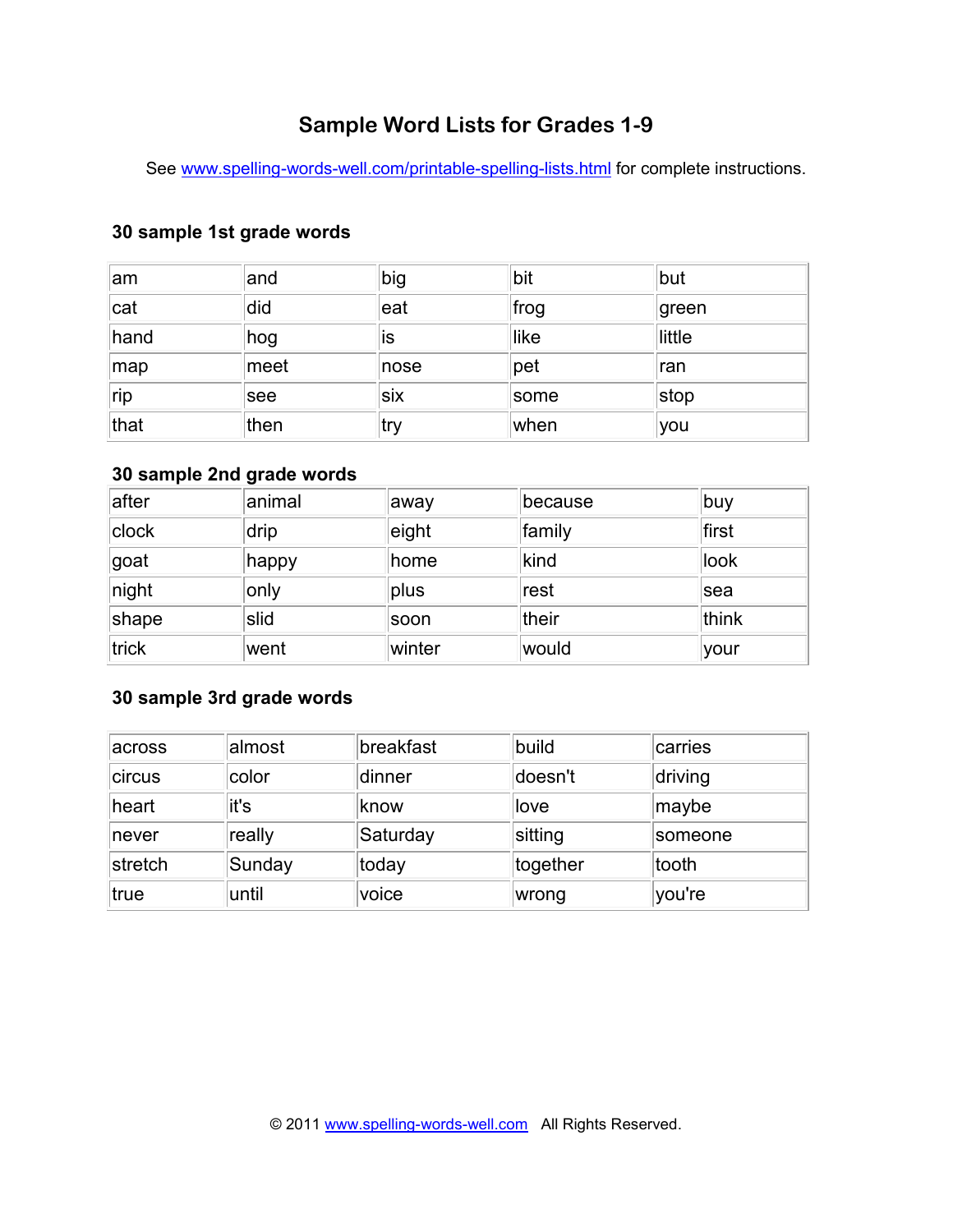## **30 sample 4th grade words**

| against   | although | answer   | believe  | center   |
|-----------|----------|----------|----------|----------|
| chicken   | couple   | didn't   | double   | electric |
| final     | fourth   | guard    | hundred  | interest |
| libraries | neighbor | no one   | planet   | question |
| remember  | since    | squirrel | studying | twenty   |
| luseless  | weight   | worried  | written  | yourself |

### **30 sample 5th grade words**

| actually   | business | carefully  | consonant   | different |
|------------|----------|------------|-------------|-----------|
| eighth     | fault    | government | information | known     |
| major      | message  | neither    | opposite    | problem   |
| produce    | quietly  | remain     | separate    | sincerely |
| slippery   | solution | statement  | straight    | surprise  |
| thoughtful | usually  | weird      | whisper     | yesterday |

## **30 sample 6th grade words**

| accidentally  | comfortable | creative   | denominator | distance |
|---------------|-------------|------------|-------------|----------|
| encouragement | especially  | example    | excitement  | familiar |
| fierce        | happiness   | importance | lawyer      | marriage |
| medicine      | muscle      | loccur     | penalty     | purchase |
| recycle       | resident    | session    | spaghetti   | strength |
| temperature   | themselves  | vacuum     | vegetable   | yield    |